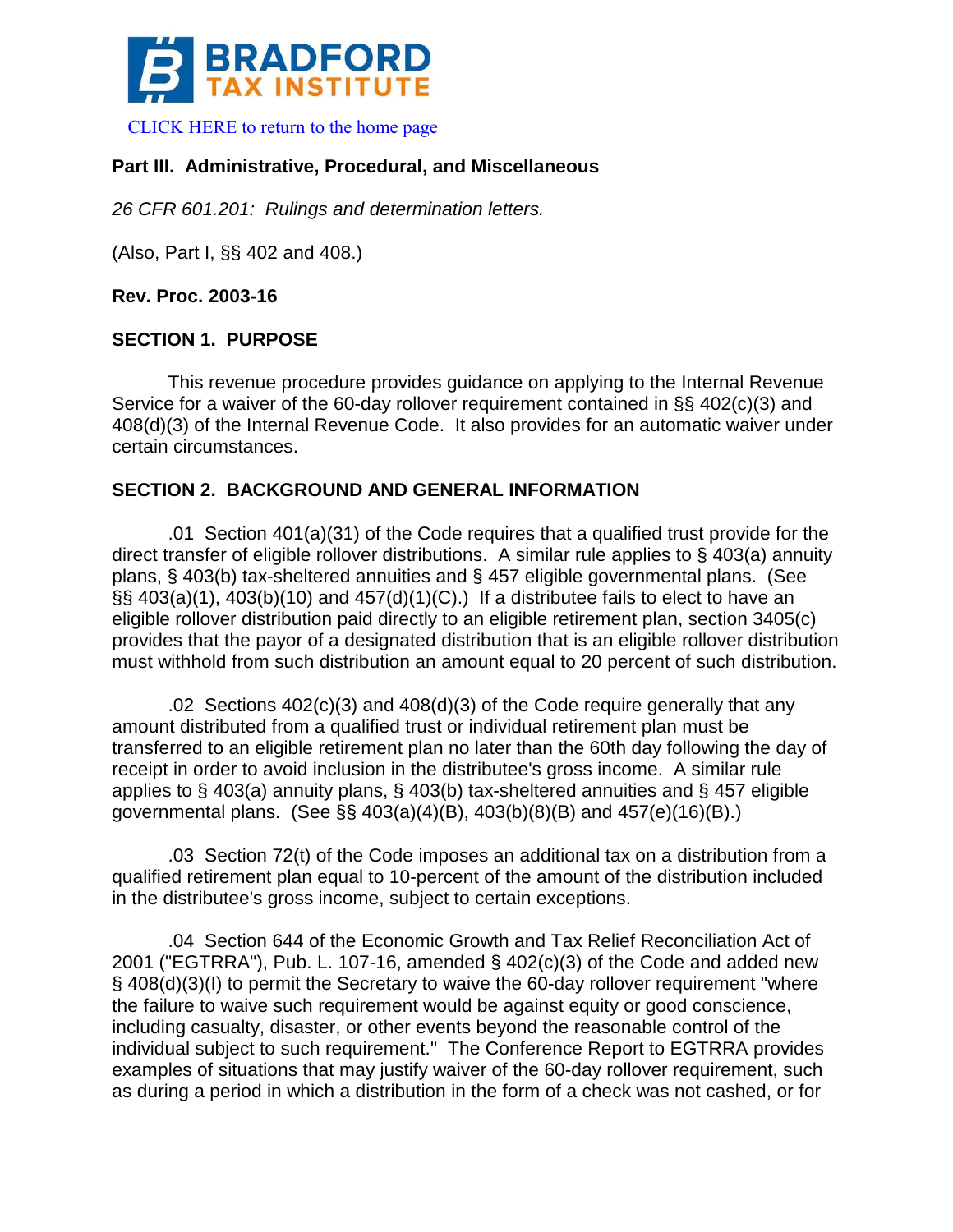errors committed by a financial institution, or in cases of inability to complete a rollover due to death, disability, hospitalization, incarceration, restrictions imposed by a foreign country or postal error. (H.R. Rep. No. 84, 107th Cong., 1st Sess. 252 (2001).) The amendments made by § 644 of EGTRRA apply to distributions after December 31, 2001.

.05 Under §§ 7508 and 7508A of the Code, the time for making a rollover may be postponed in the event of service in a combat zone or in the case of a Presidentially declared disaster or a terroristic or military action. See Regulations § 301.7508-1 and Rev. Proc. 2002-71, 2002-46 I.R.B. 850.

.06 Rev. Proc. 2003-4, 2003-1 I.R.B. (January 6, 2003), provides the procedures for issuing letter rulings, information letters, etc., on matters under the jurisdiction of the Commissioner, Tax Exempt and Government Entities Division.

.07 Rev. Proc. 2003-8, 2003-1 I.R.B. (January 6, 2003), provides guidance for complying with the user-fee program as it pertains to requests for letter rulings, information letters, etc., on matters under the jurisdiction of the Commissioner, Tax Exempt and Government Entities Division.

#### **SECTION 3. REQUIREMENTS FOR HARDSHIP EXCEPTION TO 60-DAY RULE**

.01 Application to the Service. Except as provided in Section 3.03 below, a taxpayer must apply for a hardship exception to the 60-day rollover requirement using the same procedure as that outlined in Rev. Proc. 2003-4 for letter rulings, accompanied by the user fee set forth in Rev. Proc. 2003-8.

.02 Requirements for favorable ruling. The Service will issue a ruling waiving the 60-day rollover requirement in cases where the failure to waive such requirement would be against equity or good conscience, including casualty, disaster or other events beyond the reasonable control of the taxpayer. In determining whether to grant a waiver, the Service will consider all relevant facts and circumstances, including: (1) errors committed by a financial institution, other than as described in Section 3.03 below; (2) inability to complete a rollover due to death, disability, hospitalization, incarceration, restrictions imposed by a foreign country or postal error; (3) the use of the amount distributed (for example, in the case of payment by check, whether the check was cashed); and (4) the time elapsed since the distribution occurred.

.03 Automatic approval. No application to the Service is required if a financial institution receives funds on behalf of a taxpayer prior to the expiration of the 60-day rollover period, the taxpayer follows all procedures required by the financial institution for depositing the funds into an eligible retirement plan within the 60-day period (including giving instructions to deposit the funds into an eligible retirement plan) and, solely due to an error on the part of the financial institution, the funds are not deposited into an eligible retirement plan within the 60-day rollover period. Automatic approval is